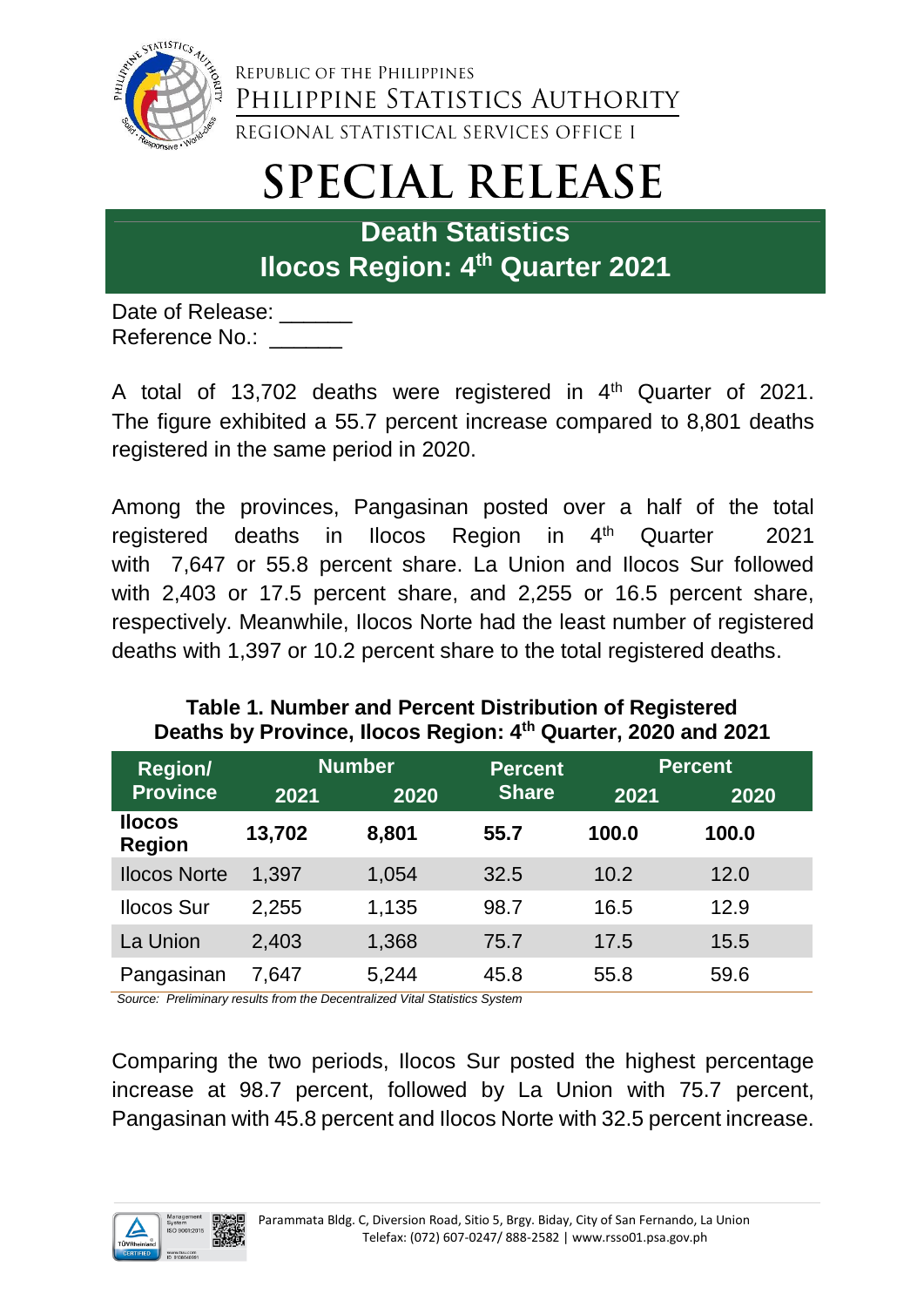Mortality in Ilocos Region was at its peak in October 2021 with 6,422 or 46.9 percent of the total number of registered deaths during the  $4<sup>th</sup>$  quarter 2021. Figure 2 shows a down trend scale of mortality in Ilocos Region. This means that the number of mortality decreased in the last quarter of 2021 posting a 90.1 percent decline from October 2021 to December 2021.



#### **Figure 2. Monthly Average Number of Registered Deaths Ilocos Region: 4th Quarter 2021**

Table 2 shows that there were more death occurrences among males than females in Ilocos Region during the last quarter of 2021. The computed sex ratio during this period was 118 male deaths in every 100 female deaths.

Pangasinan registered the most number of male registered deaths in both sexes. It accounted to 55.3 percent of the total registered deaths for male and 56.4 percent of the total registered deaths for female. Meanwhile, the province of Ilocos Norte posted the lowest number of registered deaths in both sexes with 10.6 percent for males and 9.8 percent for females of the total registered deaths during the period.

*Source: Preliminary results from the Decentralized Vital Statistics System*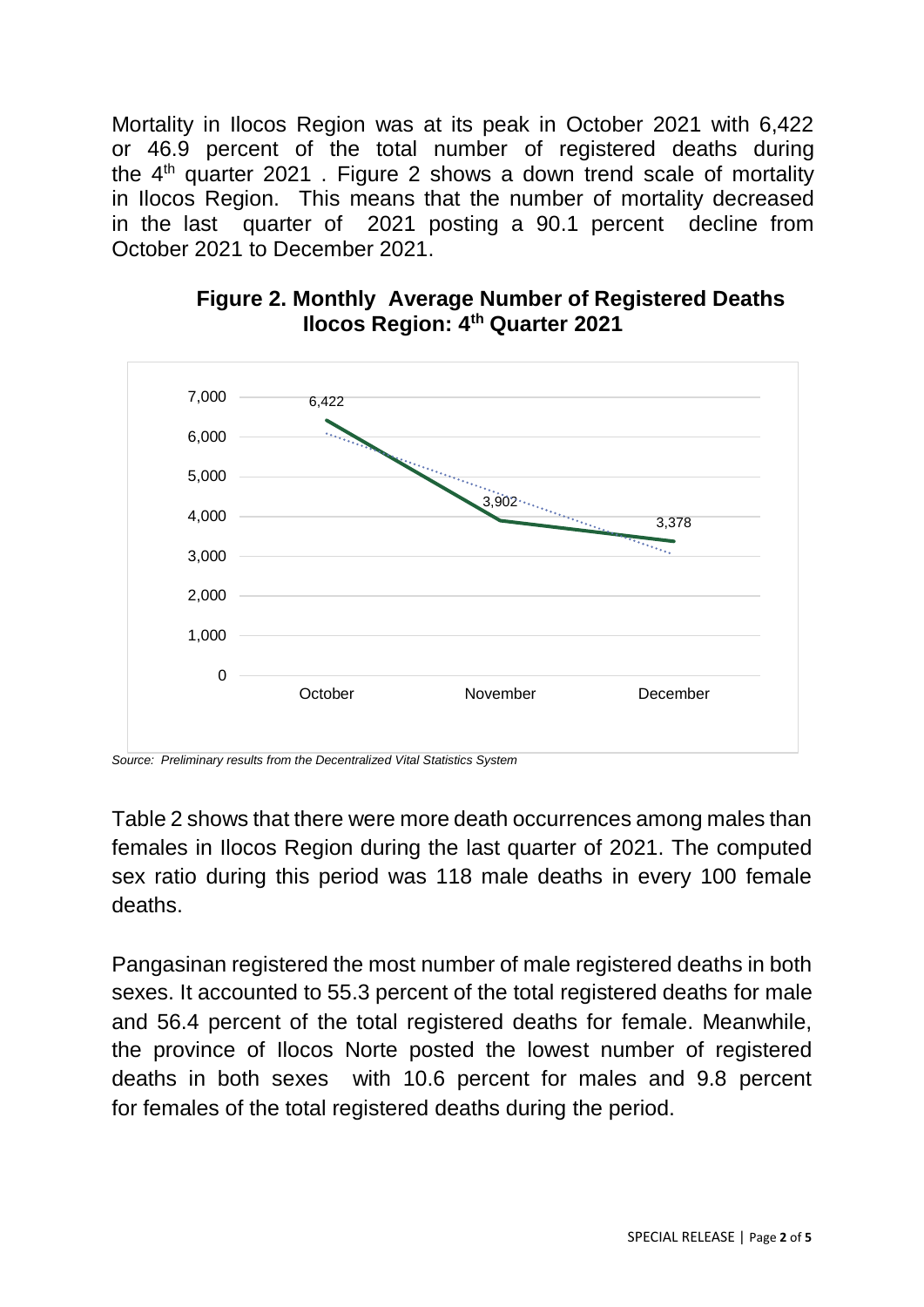#### **Table 2. Number of Registered Deaths by Sex and Province Ilocos Region: 4 th Quarter 2021**

| <b>Region/</b><br><b>Province</b> | <b>Both Sexes</b> | <b>Male</b> | <b>Female</b> | <b>Sex</b><br><b>Ratio</b> |
|-----------------------------------|-------------------|-------------|---------------|----------------------------|
| <b>Ilocos Region</b>              | 13,702            | 7,410       | 6,292         | 118                        |
| <b>Ilocos Norte</b>               | 1,397             | 782         | 615           | 127                        |
| <b>Ilocos Sur</b>                 | 2,255             | 1,222       | 1,033         | 118                        |
| La Union                          | 2,403             | 1,310       | 1,093         | 120                        |
| Pangasinan                        | 7,647             | 4,096       | 3,551         | 115                        |

 *Source: Preliminary results from the Decentralized Vital Statistics System*

The province of Ilocos Norte posted the highest computed sex ratio with 127, followed by La Union and Ilocos Sur with 120 and 118, respectively. The province of Pangasinan posted the lowest computed sex ratio with 115 male deaths for every 100 female deaths.

Majority of deaths in the Ilocos Region occurred at home with a total of 7,901 registered deaths in the 4<sup>th</sup> Quarter 2021. This translates a 47.5 percent higher compared to the total number of registered deaths in the same period in 2020 of 5,356.

# **Figure 3. Number of Registered Deaths by Place of Death Ilocos Region: 4 th Quarter, 2020 and 2021**



*Source: Preliminary results from the Decentralized Vital Statistics System, PSA*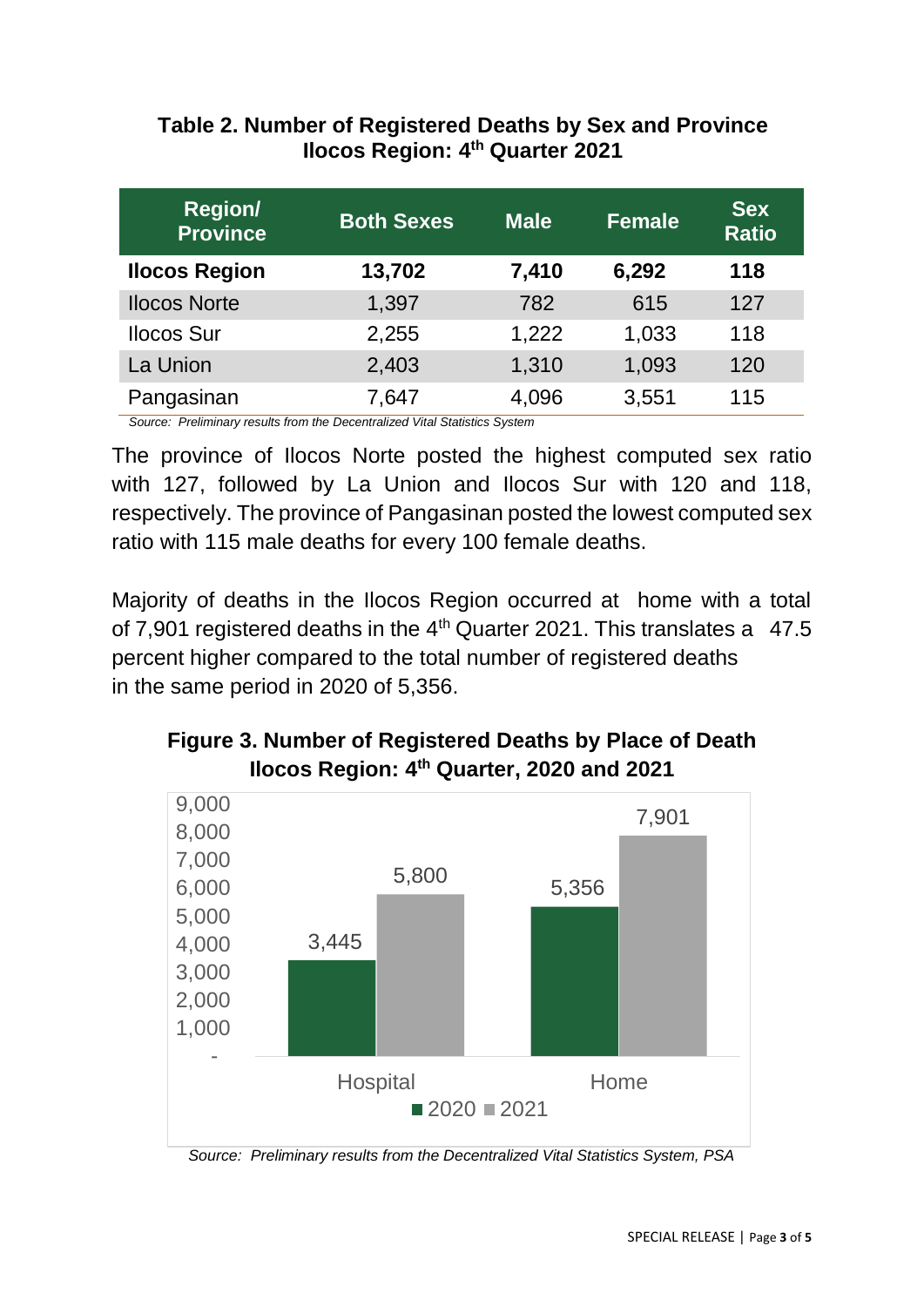Meanwhile, there were 5,800 registered deaths occurred in the hospital in the last quarter of 2021. This exhibited a 68.4 percent increase from the 3,445 registered deaths in same period of 2020.

| <b>Region/</b><br><b>Province</b> | <b>Total</b> | <b>Burial</b> | <b>Cremation</b> | <b>Others</b> |
|-----------------------------------|--------------|---------------|------------------|---------------|
| <b>Ilocos Region</b>              | 13,702       | 12,555        | 1,059            | 88            |
| <b>Ilocos Norte</b>               | 1,397        | 1,373         | 16               | 8             |
| <b>Ilocos Sur</b>                 | 2,255        | 2,020         | 234              | 1             |
| La Union                          | 2,403        | 2,045         | 319              | 39            |
| Pangasinan                        | 7.647        | 7,117         | 490              | 40            |

## **Table 3. Number of Registered Deaths by Method of Corpse Disposal, Ilocos Region: 4 th Quarter 2021**

 *Source: Preliminary results from the Decentralized Vital Statistics System*

Burial was the preferred method of corpse disposal in the Ilocos Region with a total of 12,555 corpses buried in  $4<sup>th</sup>$  Quarter 2021. This was followed by Cremation with 1,059 corpses, and Other methods with 88 corpses.

The province of Pangasinan posted the highest number of corpses disposed through the method of burial with 7,117 corpses. La Union and Ilocos Sur followed with 2,045 and 2,020 corpses, respectively. Ilocos Norte registered the lowest with 1,373 corpses buried.

Furthermore, Pangasinan also registered the highest number of corpses disposed through Cremation with a total of 490 corpses.

*NOTE: Data on deaths presented in this release were obtained from the Certificates of Death (Municipal Form 103) that were registered at the Office of the City/Municipal Civil Registrars and forwarded to the Philippine Statistics Authority - Provincial Statistical Offices in Ilocos Region. Information included deaths registered in 4<sup>th</sup> Quarter 2020 and 4th Quarter 2021.*